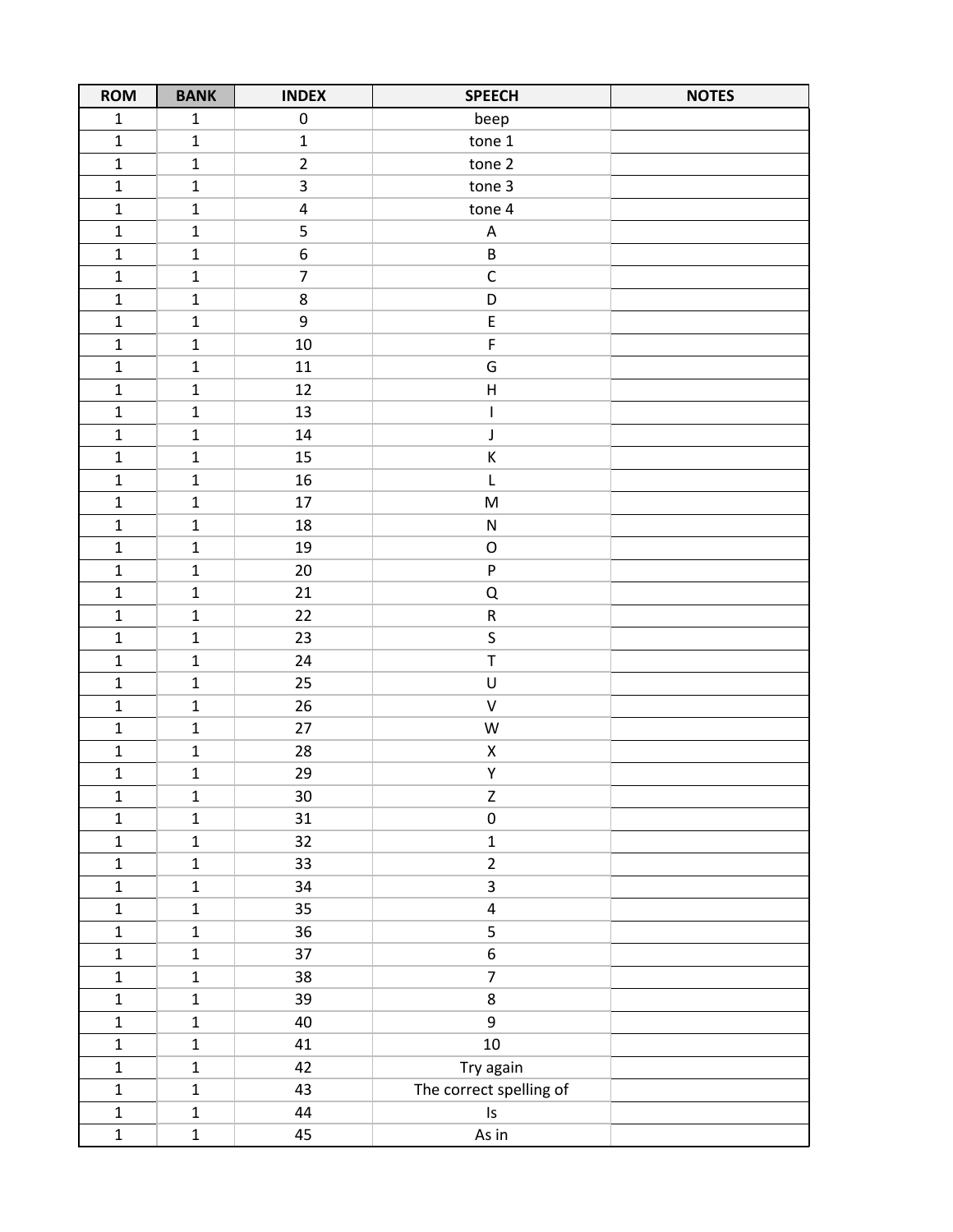| $\mathbf 1$  | $\mathbf{1}$   | 46 | Correct            |  |
|--------------|----------------|----|--------------------|--|
| 1            | $\overline{1}$ | 47 | That is correct    |  |
| $\mathbf{1}$ | $\mathbf{1}$   | 48 | You are correct    |  |
| $\mathbf{1}$ | $\mathbf 1$    | 49 | That is right      |  |
| $\mathbf 1$  | $\mathbf{1}$   | 50 | You are right      |  |
| $\mathbf{1}$ | $\mathbf{1}$   | 51 | Wrong              |  |
| $\mathbf{1}$ | $\mathbf{1}$   | 52 | That is incorrect  |  |
| $\mathbf{1}$ | $\mathbf{1}$   | 53 | Spell              |  |
| $\mathbf{1}$ | $\mathbf{1}$   | 54 | Now spell          |  |
| $\mathbf 1$  | $\mathbf{1}$   | 55 | Next spell         |  |
| $\mathbf{1}$ | $\mathbf{1}$   | 56 | Now try            |  |
| $\mathbf{1}$ | $\mathbf{1}$   | 57 | Try                |  |
| $\mathbf{1}$ | $\mathbf{1}$   | 58 | Say it             |  |
| $\mathbf{1}$ | $\mathbf{1}$   | 59 | I win              |  |
|              |                |    |                    |  |
| $\mathbf{1}$ | $\overline{2}$ | 60 | You win            |  |
| $\mathbf 1$  | $\overline{2}$ | 61 | Here is your score |  |
| $\mathbf{1}$ | $\overline{2}$ | 62 | Perfect score      |  |
| $\mathbf{1}$ | $\overline{2}$ | 63 | Angel              |  |
| $\mathbf{1}$ | $\overline{2}$ | 64 | View               |  |
| $\mathbf{1}$ | $\overline{2}$ | 65 | Echo               |  |
| $\mathbf{1}$ | $\overline{2}$ | 66 | Says               |  |
| $\mathbf{1}$ | $\overline{2}$ | 67 | Warm               |  |
| $\mathbf{1}$ | $\overline{2}$ | 68 | Word               |  |
| $\mathbf{1}$ | $\overline{2}$ | 69 | Sure               |  |
| $\mathbf{1}$ | $\overline{2}$ | 70 | Earth              |  |
| $\mathbf{1}$ | $\overline{2}$ | 71 | Answer             |  |
| $\mathbf{1}$ | $\overline{2}$ | 72 | One                |  |
| $\mathbf 1$  | $\overline{2}$ | 73 | Swap               |  |
| $\mathbf{1}$ | $\overline{2}$ | 74 | Guess              |  |
| $\mathbf{1}$ | $\overline{2}$ | 75 | Oven               |  |
| $\mathbf 1$  | $\overline{2}$ | 76 | Calf               |  |
| $\mathbf{1}$ | $\overline{2}$ | 77 | Ocean              |  |
| $\mathbf 1$  | $\overline{2}$ | 78 | To                 |  |
| $\mathbf{1}$ | $\overline{2}$ | 79 | Learn              |  |
| $\mathbf 1$  | $\overline{2}$ | 80 | Ski                |  |
| $\mathbf 1$  | $\overline{2}$ | 81 | Pint               |  |
| $\mathbf 1$  | $\overline{2}$ | 82 | Two                |  |
| $\mathbf{1}$ | $\overline{2}$ | 83 | Iron               |  |
| $\mathbf 1$  | $\overline{2}$ | 84 | Half               |  |
| $\mathbf 1$  | $\overline{2}$ | 85 | Full               |  |
| $\mathbf{1}$ | $\overline{2}$ | 86 | Talk               |  |
| $\mathbf 1$  | $\overline{2}$ | 87 | Touch              |  |
| $\mathbf 1$  | $\overline{2}$ | 88 | Was                |  |
| $\mathbf{1}$ | $\overline{2}$ | 89 | Extra              |  |
| $\mathbf 1$  | $\overline{2}$ | 90 | Wash               |  |
| $\mathbf 1$  | $\overline{2}$ | 91 | Does               |  |
|              |                |    |                    |  |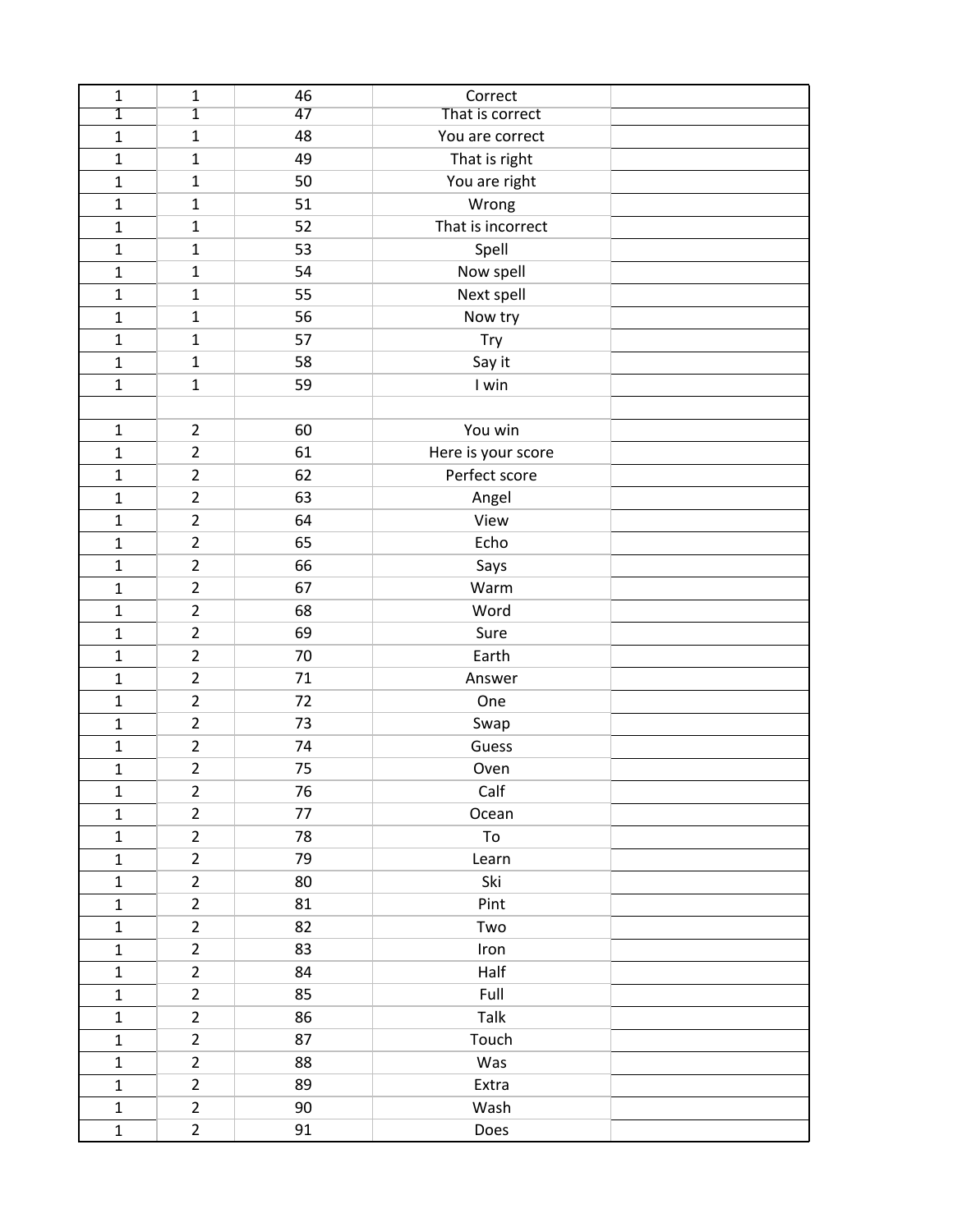| $\mathbf 1$  | $\overline{2}$ | 92  | Four          |                 |
|--------------|----------------|-----|---------------|-----------------|
| $\mathbf{1}$ | $\overline{2}$ | 93  | Once          |                 |
| $\mathbf{1}$ | $\overline{2}$ | 94  | Above         |                 |
| $\mathbf 1$  | $\overline{2}$ | 95  | Range         |                 |
| $\mathbf{1}$ | $\overline{2}$ | 96  | Health        |                 |
| $\mathbf 1$  | $\overline{2}$ | 97  | Zero          |                 |
| $\mathbf 1$  | $\overline{2}$ | 98  | Three         |                 |
| $\mathbf 1$  | $\overline{2}$ | 99  | Four          |                 |
| $\mathbf 1$  | $\overline{2}$ | 100 | Five          |                 |
| $\mathbf{1}$ | $\overline{2}$ | 101 | Six           |                 |
| $\mathbf 1$  | $\overline{2}$ | 102 | Nine          |                 |
| $\mathbf 1$  | $\overline{2}$ | 103 | Ten           |                 |
| $\mathbf 1$  | $\overline{2}$ | 104 | Eight         |                 |
| $\mathbf 1$  | $\overline{2}$ | 105 | Seven         |                 |
| $\mathbf{1}$ | $\overline{2}$ | 106 | Child         |                 |
| $\mathbf 1$  | $\overline{2}$ | 107 | Guide         |                 |
| $\mathbf 1$  | $\overline{2}$ | 108 | Blood         |                 |
| $\mathbf 1$  | $\overline{2}$ | 109 | Haste         |                 |
| $\mathbf 1$  | $\overline{2}$ | 110 | Squad         |                 |
| $\mathbf 1$  | $\overline{2}$ | 111 | <b>Bullet</b> |                 |
| $\mathbf 1$  | $\overline{2}$ | 112 | Danger        |                 |
| $\mathbf 1$  | $\overline{2}$ | 113 | Front         |                 |
| $\mathbf 1$  | $\overline{2}$ | 114 | Yield         |                 |
| $\mathbf{1}$ | $\overline{2}$ | 115 | Flood         |                 |
| $\mathbf 1$  | $\overline{2}$ | 116 | Carry         |                 |
| $\mathbf 1$  | $\overline{2}$ | 117 | Early         |                 |
| $\mathbf 1$  | $\overline{2}$ | 118 | Rural         |                 |
| $\mathbf 1$  | $\overline{2}$ | 119 | Ready         |                 |
| $\mathbf 1$  | $\overline{2}$ | 120 | Water         |                 |
|              |                |     |               |                 |
| $\mathbf{1}$ | 3              | 120 | Water         | Duplicated word |
| $\mathbf 1$  | 3              | 121 | Mirror        |                 |
| $\mathbf{1}$ | 3              | 122 | Priest        |                 |
| $\mathbf{1}$ | 3              | 123 | School        |                 |
| $\mathbf 1$  | 3              | 124 | Chalk         |                 |
| $\mathbf{1}$ | 3              | 125 | Squat         |                 |
| $\mathbf 1$  | 3              | 126 | Linger        |                 |
| $\mathbf{1}$ | 3              | 127 | Floor         |                 |
| $\mathbf 1$  | 3              | 128 | Union         |                 |
| $\mathbf{1}$ | 3              | 129 | Other         |                 |
| $\mathbf{1}$ | 3              | 130 | Heaven        |                 |
| $\mathbf 1$  | 3              | 131 | <b>Beauty</b> |                 |
| $\mathbf 1$  | 3              | 132 | Sugar         |                 |
| $\mathbf 1$  | 3              | 133 | Today         |                 |
| $\mathbf{1}$ | 3              | 134 | Watch         |                 |
| $\mathbf{1}$ | 3              | 135 | Another       |                 |
| $\mathbf 1$  | 3              | 136 | Beige         |                 |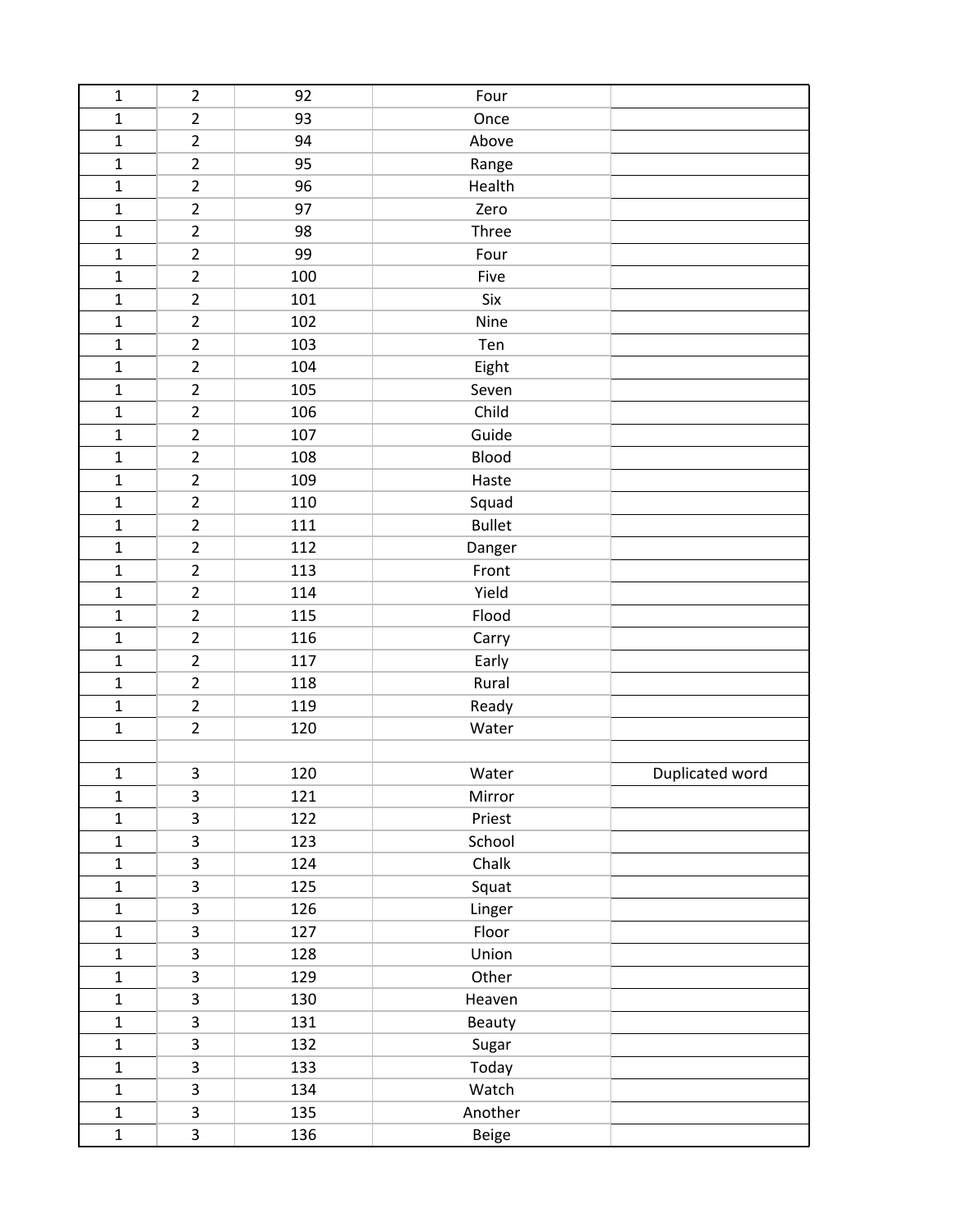| $\mathbf 1$    | 3              | 137 | Shovel       |                |
|----------------|----------------|-----|--------------|----------------|
| $\mathbf 1$    | 3              | 138 | Remove       |                |
| $\mathbf{1}$   | 3              | 139 | Wolves       |                |
| $\mathbf{1}$   | 3              | 140 | Measure      |                |
| $\mathbf{1}$   | 3              | 141 | Ranger       |                |
| $\mathbf{1}$   | 3              | 142 | Coming       |                |
| $\mathbf{1}$   | 3              | 143 | Outdoor      |                |
| $\mathbf 1$    | 3              | 144 | Finger       |                |
| $\mathbf 1$    | 3              | 145 | Welcome      |                |
| $\overline{1}$ | 3              | 146 | Plague       |                |
| $\mathbf{1}$   | 3              | 147 | Trouble      |                |
| $\mathbf{1}$   | 3              | 148 | Healthy      |                |
| $\mathbf 1$    | 3              | 149 | Statue       |                |
| $\mathbf 1$    | 3              | 150 | Enough       |                |
| $\mathbf{1}$   | 3              | 151 | Period       |                |
| $\mathbf{1}$   | 3              | 152 | Mother       |                |
| $\mathbf{1}$   | 3              | 153 | Comfort      |                |
| $\mathbf 1$    | 3              | 154 | Should       |                |
| $\mathbf{1}$   | 3              | 155 | Couple       |                |
| $\mathbf 1$    | 3              | 156 | Police       |                |
| $\mathbf{1}$   | 3              | 157 | <b>Built</b> |                |
| $\mathbf 1$    | 3              | 158 | Cousin       |                |
| $\mathbf{1}$   | 3              | 159 | Guard        |                |
| $\mathbf{1}$   | 3              | 160 | Terror       |                |
| $\mathbf 1$    | 3              | 161 | Niece        |                |
| $\mathbf{1}$   | 3              | 162 | Shield       |                |
| $\mathbf 1$    | 3              | 163 | Wonder       |                |
| $\mathbf 1$    | 3              | 164 | Relief       |                |
| $\mathbf{1}$   | 3              | 165 | Instead      |                |
| $\mathbf 1$    | 3              | 166 | Woman        |                |
| $\mathbf{1}$   | 3              | 167 | Believe      |                |
| $\mathbf 1$    | 3              | 168 | Source       |                |
| $\mathbf{1}$   | 3              | 169 | Promise      |                |
| $\mathbf{1}$   | 3              | 170 | Heavy        |                |
| $\mathbf{1}$   | 3              | 171 | Laugh        |                |
| $\mathbf 1$    | 3              | 172 | Already      |                |
| $\mathbf 1$    | 3              | 173 | Search       |                |
| $\mathbf{1}$   | 3              | 174 | Worth        |                |
| $\mathbf 1$    | 3              | 175 | Someone      |                |
| $\mathbf{1}$   | 3              | 176 | Quiet        |                |
| $\mathbf{1}$   | 3              | 177 | Bushel       |                |
| $\mathbf{1}$   | 3              | 178 | Courage      |                |
| $\mathbf{1}$   | 3              | 179 | Machine      |                |
| $\mathbf{1}$   | $\overline{3}$ | 180 | Stomach      |                |
|                |                |     |              |                |
| $\mathbf 1$    | 4              | 180 | Stomach      | Duplicate word |
| $\mathbf 1$    | 4              | 181 | Pierce       |                |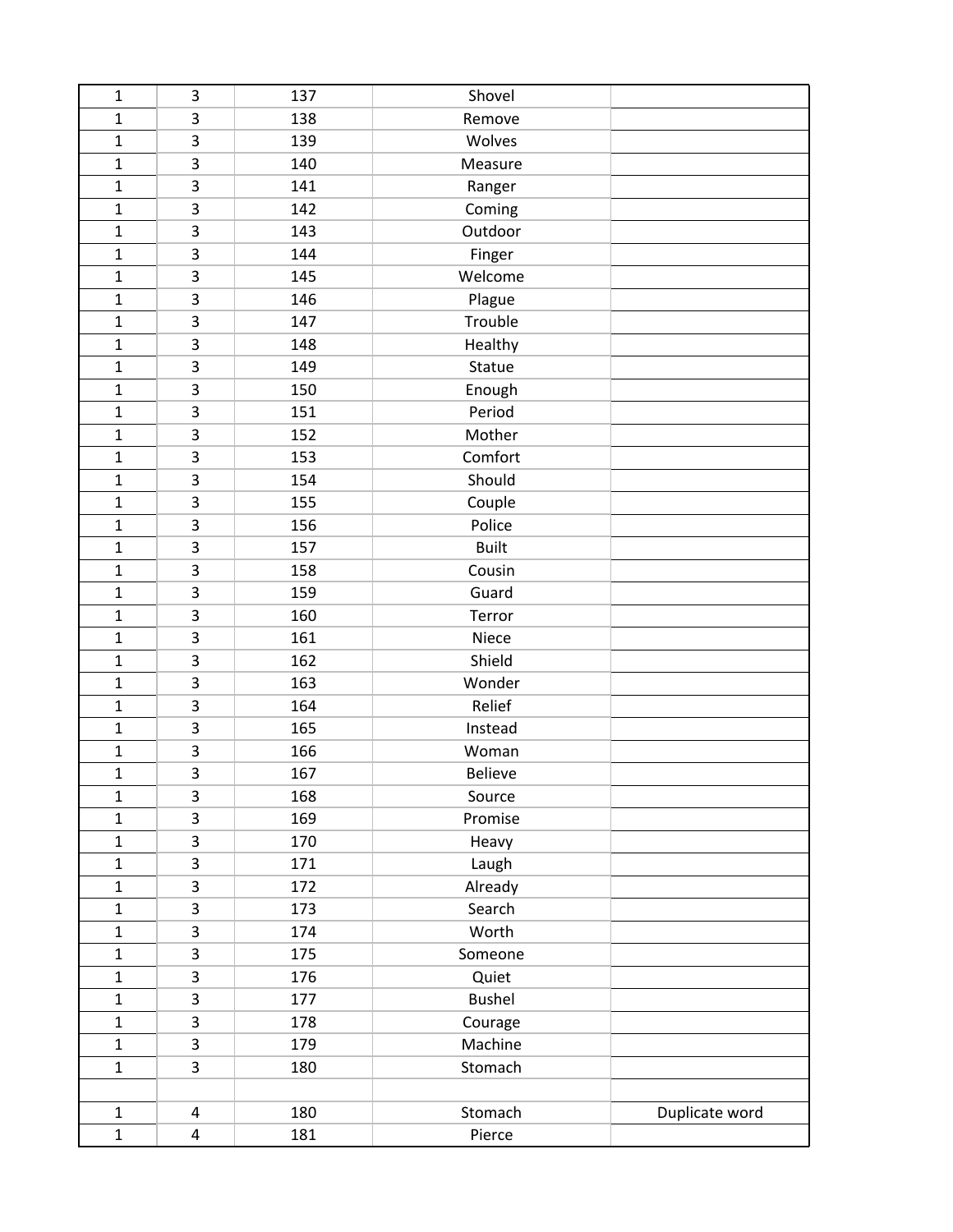| $\mathbf 1$  | 4                       | 182              | Couldn't                  |                      |
|--------------|-------------------------|------------------|---------------------------|----------------------|
| $\mathbf{1}$ | 4                       | 183              | Anything                  |                      |
| $\mathbf 1$  | 4                       | 184              | Language                  |                      |
| $\mathbf{1}$ | 4                       | 185              | Shoulder                  |                      |
| $\mathbf{1}$ | 4                       | 186              | Freight                   |                      |
| $\mathbf 1$  | 4                       | 187              | Serious                   |                      |
| $\mathbf{1}$ | 4                       | 188              | Greater                   |                      |
| $\mathbf{1}$ | 4                       | 189              | Earnest                   |                      |
| $\mathbf{1}$ | 4                       | 190              | Pleasure                  |                      |
| $\mathbf{1}$ | 4                       | 191              | Schedule                  |                      |
| $\mathbf 1$  | 4                       | 192              | Tomorrow                  |                      |
| $\mathbf{1}$ | 4                       | 193              | Feather                   |                      |
| $\mathbf{1}$ | 4                       | 194              | Rhythm                    |                      |
| $\mathbf{1}$ | 4                       | 195              | Quotient                  |                      |
| $\mathbf 1$  | 4                       | 196              | Dungeon                   |                      |
| $\mathbf 1$  | 4                       | 197              | Lettuce                   |                      |
| $\mathbf 1$  | 4                       | 198              | Stranger                  |                      |
| $\mathbf{1}$ | 4                       | 199              | Jealous                   |                      |
| $\mathbf{1}$ | 4                       | 200              | Plunger                   |                      |
| $\mathbf{1}$ | 4                       | 201              | <b>Butcher</b>            |                      |
| $\mathbf{1}$ | 4                       | 202              | Workman                   |                      |
| $\mathbf 1$  | 4                       | 203              | <b>Bureau</b>             |                      |
| $\mathbf{1}$ | 4                       | 204              | Treasure                  |                      |
| $\mathbf{1}$ | 4                       | 205              | Leisure                   |                      |
| $\mathbf{1}$ | 4                       | 206              | Discover                  |                      |
| $\mathbf{1}$ | 4                       | 207              | Journey                   |                      |
| $\mathbf 1$  | 4                       | 208              | Laughter                  |                      |
| $\mathbf 1$  | 4                       | 209              | Reindeer                  |                      |
| $\mathbf{1}$ | 4                       | 210              | <b>Brother</b>            |                      |
| $\mathbf 1$  | 4                       | 211              | Caravan                   |                      |
| $\mathbf{1}$ | 4                       | 212              | Minute                    |                      |
| $\mathbf 1$  | 4                       | 213              | Circuit                   |                      |
| $\mathbf{1}$ | 4                       | 214              | Scissors                  |                      |
| $\mathbf 1$  | 4                       | 215              | Abscess                   |                      |
| $\mathbf{1}$ | 4                       | 216              | Corsage                   |                      |
| $\mathbf 1$  | 4                       | 217              | Ancient                   |                      |
| $\mathbf 1$  | 4                       | 218              | Poultry                   |                      |
| $\mathbf{1}$ | 4                       | 219              | Surgeon                   |                      |
| $\mathbf{1}$ | 4                       | 220              | Yacht                     |                      |
| $\mathbf 1$  | $\overline{\mathbf{4}}$ | $\boldsymbol{0}$ | beep                      | Wrap-around of ROM 1 |
| 1            | 4                       | $\mathbf{1}$     | tone 1                    |                      |
| $\mathbf 1$  | 4                       | $\overline{2}$   | tone 2                    |                      |
| $\mathbf{1}$ | 4                       | 3                | tone 3                    |                      |
| $\mathbf{1}$ | 4                       | 4                | tone 4                    |                      |
| $\mathbf{1}$ | 4                       | 5                | $\boldsymbol{\mathsf{A}}$ |                      |
| $\mathbf 1$  | 4                       | 6                | B                         |                      |
| $\mathbf 1$  | 4                       | $\overline{7}$   | $\mathsf C$               |                      |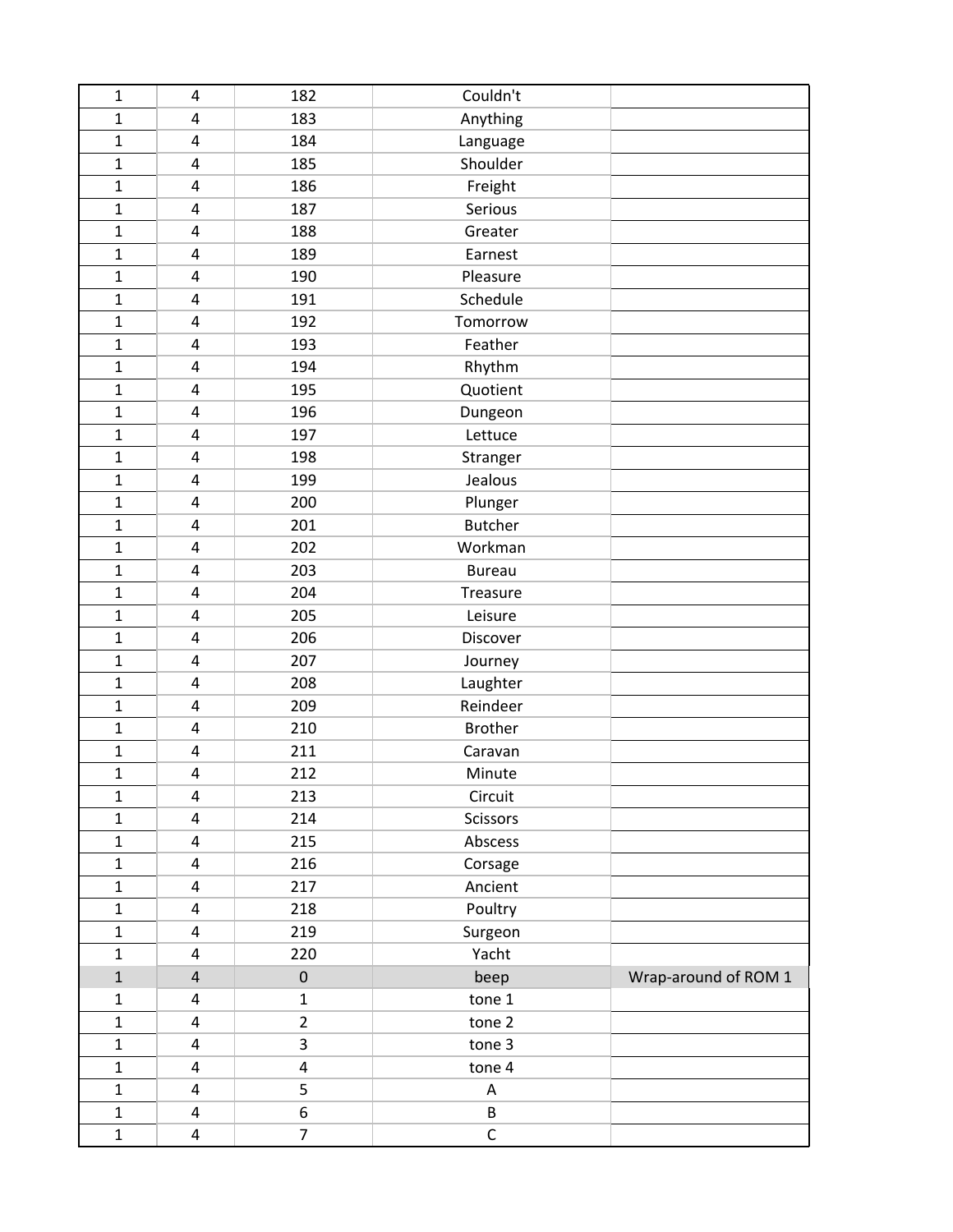| $\mathbf 1$    | $\pmb{4}$               | $\,8\,$                 | D                                                                                                          |  |
|----------------|-------------------------|-------------------------|------------------------------------------------------------------------------------------------------------|--|
| $\mathbf 1$    | $\pmb{4}$               | 9                       | $\sf E$                                                                                                    |  |
| $\mathbf 1$    | 4                       | 10                      | $\mathsf F$                                                                                                |  |
| $\mathbf 1$    | $\overline{\mathbf{4}}$ | 11                      | G                                                                                                          |  |
| $\mathbf 1$    | $\overline{\mathbf{4}}$ | 12                      | $\sf H$                                                                                                    |  |
| $\mathbf 1$    | $\overline{4}$          | 13                      | I                                                                                                          |  |
| $\mathbf{1}$   | $\overline{\mathbf{4}}$ | 14                      | J                                                                                                          |  |
| $\mathbf 1$    | 4                       | 15                      | К                                                                                                          |  |
| $\mathbf 1$    | $\overline{\mathbf{4}}$ | 16                      | L                                                                                                          |  |
| $\mathbf 1$    | $\overline{4}$          | 17                      | $\mathsf{M}% _{T}=\mathsf{M}_{T}\!\left( a,b\right) ,\ \mathsf{M}_{T}=\mathsf{M}_{T}\!\left( a,b\right) ,$ |  |
| $\mathbf 1$    | $\overline{\mathbf{4}}$ | 18                      | ${\sf N}$                                                                                                  |  |
| $\mathbf 1$    | 4                       | 19                      | $\mathsf O$                                                                                                |  |
|                |                         |                         |                                                                                                            |  |
| $\overline{2}$ | 5                       | $\pmb{0}$               | Zero                                                                                                       |  |
| $\overline{2}$ | 5                       | $\mathbf{1}$            | Four                                                                                                       |  |
| $\overline{2}$ | 5                       | $\overline{2}$          | Eight                                                                                                      |  |
| $\overline{2}$ | 5                       | 3                       | Twelve                                                                                                     |  |
| $\overline{2}$ | 5                       | $\overline{\mathbf{4}}$ | Twenty                                                                                                     |  |
| $\overline{2}$ | 5                       | 5                       | One                                                                                                        |  |
| $\overline{2}$ | 5                       | $\boldsymbol{6}$        | Five                                                                                                       |  |
| $\overline{2}$ | 5                       | $\overline{7}$          | Nine                                                                                                       |  |
| $\overline{2}$ | 5                       | 8                       | Thir-                                                                                                      |  |
| $\overline{2}$ | 5                       | 9                       | Hundred                                                                                                    |  |
| $\overline{2}$ | 5                       | 10                      | Two                                                                                                        |  |
| $\overline{2}$ | 5                       | 11                      | Six                                                                                                        |  |
| $\overline{2}$ | 5                       | 12                      | Ten                                                                                                        |  |
| $\overline{2}$ | 5                       | 13                      | Fif-                                                                                                       |  |
| $\mathbf 2$    | 5                       | 14                      | Thousand                                                                                                   |  |
| $\overline{2}$ | 5                       | 15                      | Three                                                                                                      |  |
| $\overline{2}$ | 5                       | 16                      | Seven                                                                                                      |  |
| $\overline{2}$ | 5                       | 17                      | Eleven                                                                                                     |  |
| $\overline{2}$ | 5                       | 18                      | -Teen                                                                                                      |  |
| $\overline{2}$ | 5                       | 19                      | B                                                                                                          |  |
| $\overline{2}$ | 5                       | 20                      | $\mathsf F$                                                                                                |  |
| $\overline{2}$ | 5                       | 21                      | J                                                                                                          |  |
| $\overline{2}$ | 5                       | 22                      | ${\sf N}$                                                                                                  |  |
| $\overline{2}$ | 5                       | 23                      | ${\sf R}$                                                                                                  |  |
| $\overline{2}$ | 5                       | 24                      | $\mathsf{V}$                                                                                               |  |
| $\overline{2}$ | 5                       | 25                      | Zee                                                                                                        |  |
| $\overline{2}$ | 5                       | 26                      | $\mathsf C$                                                                                                |  |
| $\overline{2}$ | 5                       | 27                      | G                                                                                                          |  |
| $\overline{2}$ | 5                       | 28                      | К                                                                                                          |  |
| $\overline{2}$ | 5                       | 29                      | $\mathsf O$                                                                                                |  |
| $\overline{2}$ | $\mathsf S$             | 30                      | S                                                                                                          |  |
| $\overline{2}$ | 5                       | 31                      | W                                                                                                          |  |
| $\overline{2}$ | 5                       | 32                      | D                                                                                                          |  |
| $\overline{2}$ | 5                       | 33                      | H                                                                                                          |  |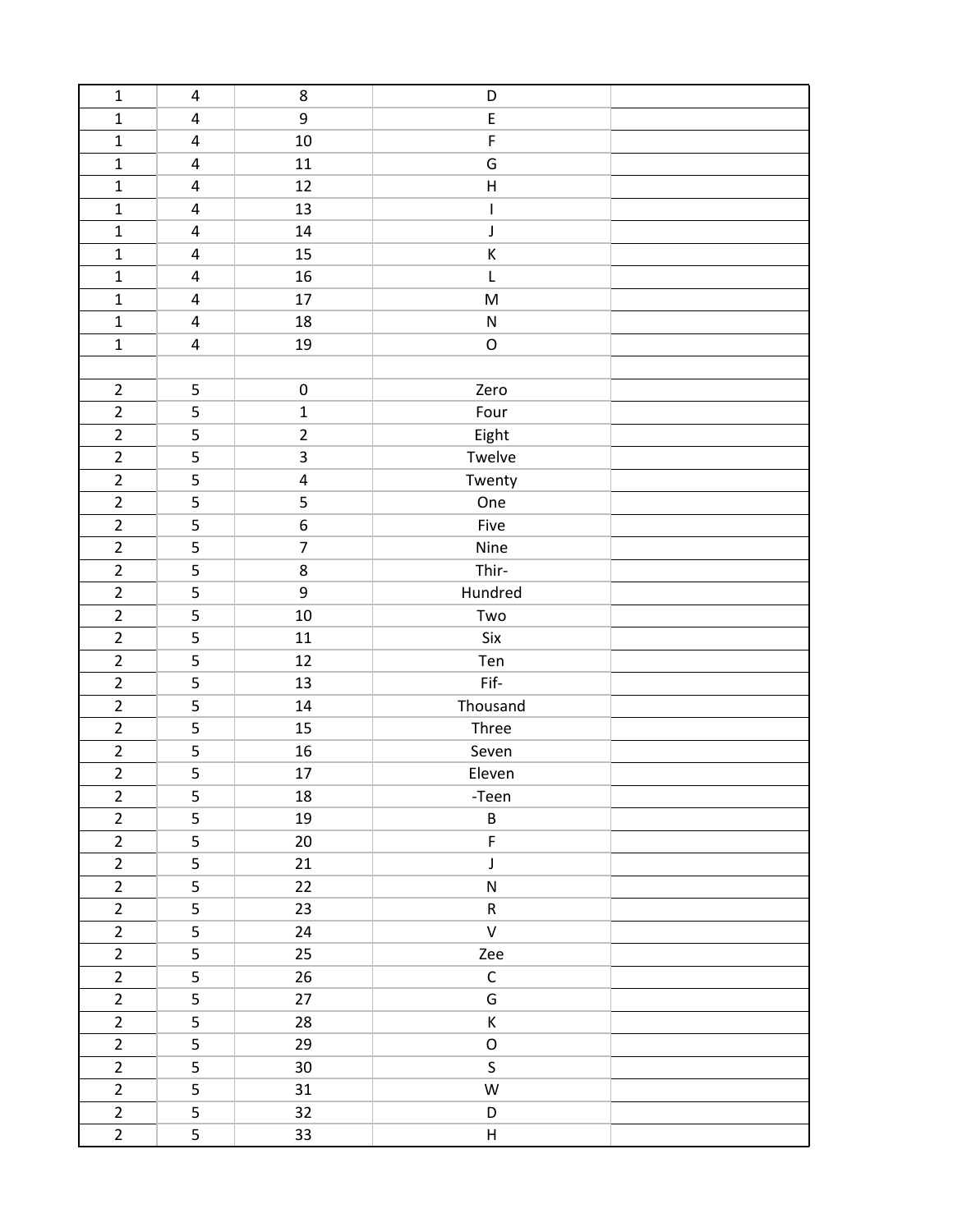| $\overline{2}$ | 5                | 34 | L                                                                                                                                                                                                                                                                                                                                                                                |                |
|----------------|------------------|----|----------------------------------------------------------------------------------------------------------------------------------------------------------------------------------------------------------------------------------------------------------------------------------------------------------------------------------------------------------------------------------|----------------|
| $\overline{2}$ | 5                | 35 | ${\sf P}$                                                                                                                                                                                                                                                                                                                                                                        |                |
| $\mathbf 2$    | 5                | 36 | $\sf T$                                                                                                                                                                                                                                                                                                                                                                          |                |
| $\overline{2}$ | 5                | 37 | $\pmb{\mathsf{X}}$                                                                                                                                                                                                                                                                                                                                                               |                |
| $\overline{2}$ | 5                | 38 | $\mathsf A$                                                                                                                                                                                                                                                                                                                                                                      |                |
| $\overline{2}$ | 5                | 39 | $\sf E$                                                                                                                                                                                                                                                                                                                                                                          |                |
| $\overline{2}$ | 5                | 40 | $\begin{array}{c} \rule{0pt}{2.5ex} \rule{0pt}{2.5ex} \rule{0pt}{2.5ex} \rule{0pt}{2.5ex} \rule{0pt}{2.5ex} \rule{0pt}{2.5ex} \rule{0pt}{2.5ex} \rule{0pt}{2.5ex} \rule{0pt}{2.5ex} \rule{0pt}{2.5ex} \rule{0pt}{2.5ex} \rule{0pt}{2.5ex} \rule{0pt}{2.5ex} \rule{0pt}{2.5ex} \rule{0pt}{2.5ex} \rule{0pt}{2.5ex} \rule{0pt}{2.5ex} \rule{0pt}{2.5ex} \rule{0pt}{2.5ex} \rule{0$ |                |
| $\overline{2}$ | 5                | 41 | M                                                                                                                                                                                                                                                                                                                                                                                |                |
| $\overline{2}$ | 5                | 42 | Q                                                                                                                                                                                                                                                                                                                                                                                |                |
| $\overline{2}$ | 5                | 43 | U                                                                                                                                                                                                                                                                                                                                                                                |                |
| $\overline{2}$ | 5                | 44 | Υ                                                                                                                                                                                                                                                                                                                                                                                |                |
| $\overline{2}$ | 5                | 45 | Alpha                                                                                                                                                                                                                                                                                                                                                                            |                |
| $\overline{2}$ | 5                | 46 | Echo                                                                                                                                                                                                                                                                                                                                                                             |                |
| $\overline{2}$ | 5                | 47 | Delta                                                                                                                                                                                                                                                                                                                                                                            |                |
| $\overline{2}$ | 5                | 48 | <b>Bravo</b>                                                                                                                                                                                                                                                                                                                                                                     |                |
| $\overline{2}$ | 5                | 49 | Foxtrot                                                                                                                                                                                                                                                                                                                                                                          |                |
| $\overline{2}$ | 5                | 50 | Charlie                                                                                                                                                                                                                                                                                                                                                                          |                |
| $\overline{2}$ | 5                | 51 | Gold                                                                                                                                                                                                                                                                                                                                                                             |                |
| $\overline{2}$ | 5                | 52 | Henry                                                                                                                                                                                                                                                                                                                                                                            |                |
| $\overline{2}$ | 5                | 53 | Lima                                                                                                                                                                                                                                                                                                                                                                             |                |
| $\overline{2}$ | 5                | 54 | Papa                                                                                                                                                                                                                                                                                                                                                                             |                |
| $\mathbf 2$    | 5                | 55 | Tango                                                                                                                                                                                                                                                                                                                                                                            |                |
| $\overline{2}$ | 5                | 56 | Xray                                                                                                                                                                                                                                                                                                                                                                             |                |
| $\overline{2}$ | 5                | 57 | The                                                                                                                                                                                                                                                                                                                                                                              |                |
| $\overline{2}$ | 5                | 58 | Watts                                                                                                                                                                                                                                                                                                                                                                            |                |
| $\overline{2}$ | 5                | 59 | Meter                                                                                                                                                                                                                                                                                                                                                                            |                |
| $\overline{2}$ | 5                | 60 | Danger                                                                                                                                                                                                                                                                                                                                                                           |                |
|                |                  |    |                                                                                                                                                                                                                                                                                                                                                                                  |                |
| $\overline{2}$ | 6                | 60 | Danger                                                                                                                                                                                                                                                                                                                                                                           | Duplicate word |
| $\overline{2}$ | 6                | 61 | Pressure                                                                                                                                                                                                                                                                                                                                                                         |                |
| $\overline{2}$ | 6                | 62 | Change                                                                                                                                                                                                                                                                                                                                                                           |                |
| $\overline{2}$ | 6                | 63 | Minus                                                                                                                                                                                                                                                                                                                                                                            |                |
| $\overline{2}$ | 6                | 64 | Not                                                                                                                                                                                                                                                                                                                                                                              |                |
| $\overline{2}$ | 6                | 65 | Start                                                                                                                                                                                                                                                                                                                                                                            |                |
| $\overline{2}$ | 6                | 66 | Line                                                                                                                                                                                                                                                                                                                                                                             |                |
| $\overline{2}$ | 6                | 67 | Off                                                                                                                                                                                                                                                                                                                                                                              |                |
| $\overline{2}$ | 6                | 68 | Time                                                                                                                                                                                                                                                                                                                                                                             |                |
| $\overline{2}$ | 6                | 69 | Automatic                                                                                                                                                                                                                                                                                                                                                                        |                |
| $\overline{2}$ | 6                | 70 | Weight                                                                                                                                                                                                                                                                                                                                                                           |                |
| $\overline{2}$ | 6                | 71 | Smoke                                                                                                                                                                                                                                                                                                                                                                            |                |
| $\overline{2}$ | 6                | 72 | Abort                                                                                                                                                                                                                                                                                                                                                                            |                |
| $\overline{2}$ | $\boldsymbol{6}$ | 73 | Call                                                                                                                                                                                                                                                                                                                                                                             |                |
| $\overline{2}$ | 6                | 74 | Cycle                                                                                                                                                                                                                                                                                                                                                                            |                |
| $\overline{2}$ | 6                | 75 | Display                                                                                                                                                                                                                                                                                                                                                                          |                |
| $\overline{2}$ | 6                | 76 | Equal                                                                                                                                                                                                                                                                                                                                                                            |                |
| $\overline{2}$ | 6                | 77 | Fast                                                                                                                                                                                                                                                                                                                                                                             |                |
| $\overline{2}$ | 6                | 78 | About                                                                                                                                                                                                                                                                                                                                                                            |                |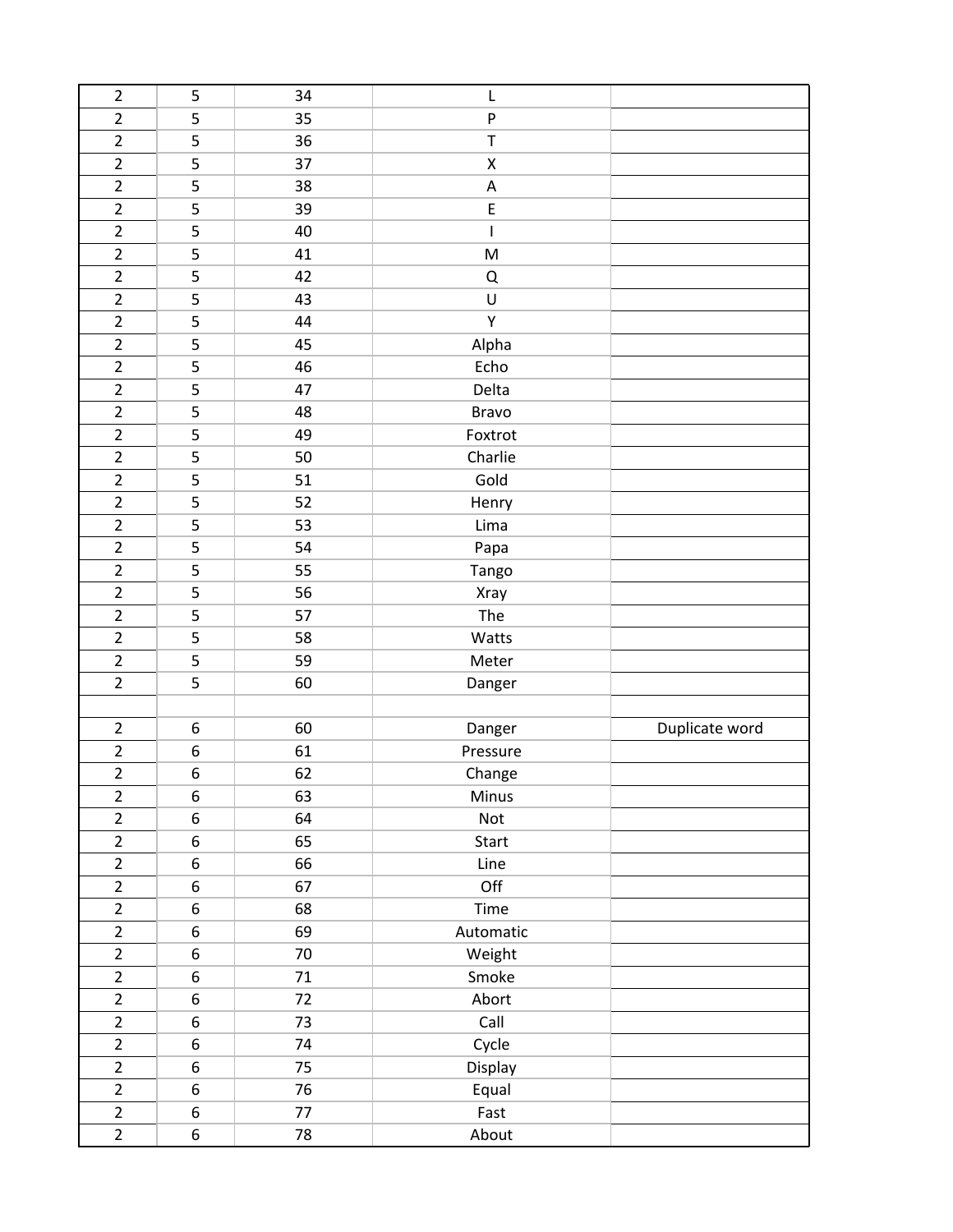| $\mathbf 2$    | 6              | 79  | Go          |                |
|----------------|----------------|-----|-------------|----------------|
| $\overline{c}$ | 6              | 80  | Inch        |                |
| $\overline{2}$ | 6              | 81  | Low         |                |
| $\overline{2}$ | 6              | 82  | Motor       |                |
| $\overline{2}$ | 6              | 83  | Open        |                |
| $\overline{2}$ | 6              | 84  | Percent     |                |
| $\overline{2}$ | 6              | 85  | Probe       |                |
| $\mathbf 2$    | 6              | 86  | Ready       |                |
| $\overline{2}$ | 6              | 87  | Set         |                |
| $\overline{2}$ | 6              | 88  | Speed       |                |
| $\overline{2}$ | 6              | 89  | Under       |                |
| $\overline{2}$ | 6              | 90  | Operator    |                |
| $\overline{2}$ | 6              | 91  | India       |                |
| $\overline{c}$ | 6              | 92  | Mike        |                |
| $\overline{2}$ | 6              | 93  | Quebec      |                |
| $\overline{2}$ | 6              | 94  | Uniform     |                |
| $\overline{2}$ | 6              | 95  | Yankee      |                |
| $\overline{2}$ | 6              | 96  | Amp         |                |
| $\overline{2}$ | 6              | 97  | Mega        |                |
| $\mathbf 2$    | 6              | 98  | Pico        |                |
| $\overline{2}$ | 6              | 99  | Fire        |                |
| $\overline{2}$ | 6              | 100 | Power       |                |
| $\overline{2}$ | 6              | 101 | Complete    |                |
| $\overline{2}$ | 6              | 102 | Repair      |                |
| $\overline{2}$ | 6              | 103 | Tempreture  |                |
| $\overline{2}$ | 6              | 104 | Stop        |                |
| $\mathbf 2$    | 6              | 105 | Machine     |                |
| $\overline{2}$ | 6              | 106 | On          |                |
| $\overline{2}$ | 6              | 107 | Control     |                |
| $\overline{2}$ | 6              | 108 | Electrician |                |
| $\overline{2}$ | 6              | 109 | At          |                |
| $\overline{2}$ | 6              | 110 | Red         |                |
| $\overline{2}$ | 6              | 111 | All         |                |
| $\overline{2}$ | 6              | 112 | Cancel      |                |
| $\overline{2}$ | 6              | 113 | Phase       |                |
| $\overline{2}$ | 6              | 114 | Nor         |                |
| $\overline{2}$ | 6              | 115 | Exit        |                |
| $\overline{2}$ | 6              | 116 | Flow        |                |
| $\overline{2}$ | 6              | 117 | Gauge       |                |
| $\overline{2}$ | 6              | 118 | Green       |                |
| $\overline{2}$ | 6              | 119 | Inspector   |                |
| $\overline{2}$ | 6              | 120 | Manual      |                |
|                |                |     |             |                |
| $\overline{2}$ | $\overline{7}$ | 120 | Manual      | Duplicate word |
| $\overline{2}$ | $\overline{7}$ | 121 | Move        |                |
| $\overline{2}$ | $\overline{7}$ | 122 | Over        |                |
| $\overline{2}$ | $\overline{7}$ | 123 | Plus        |                |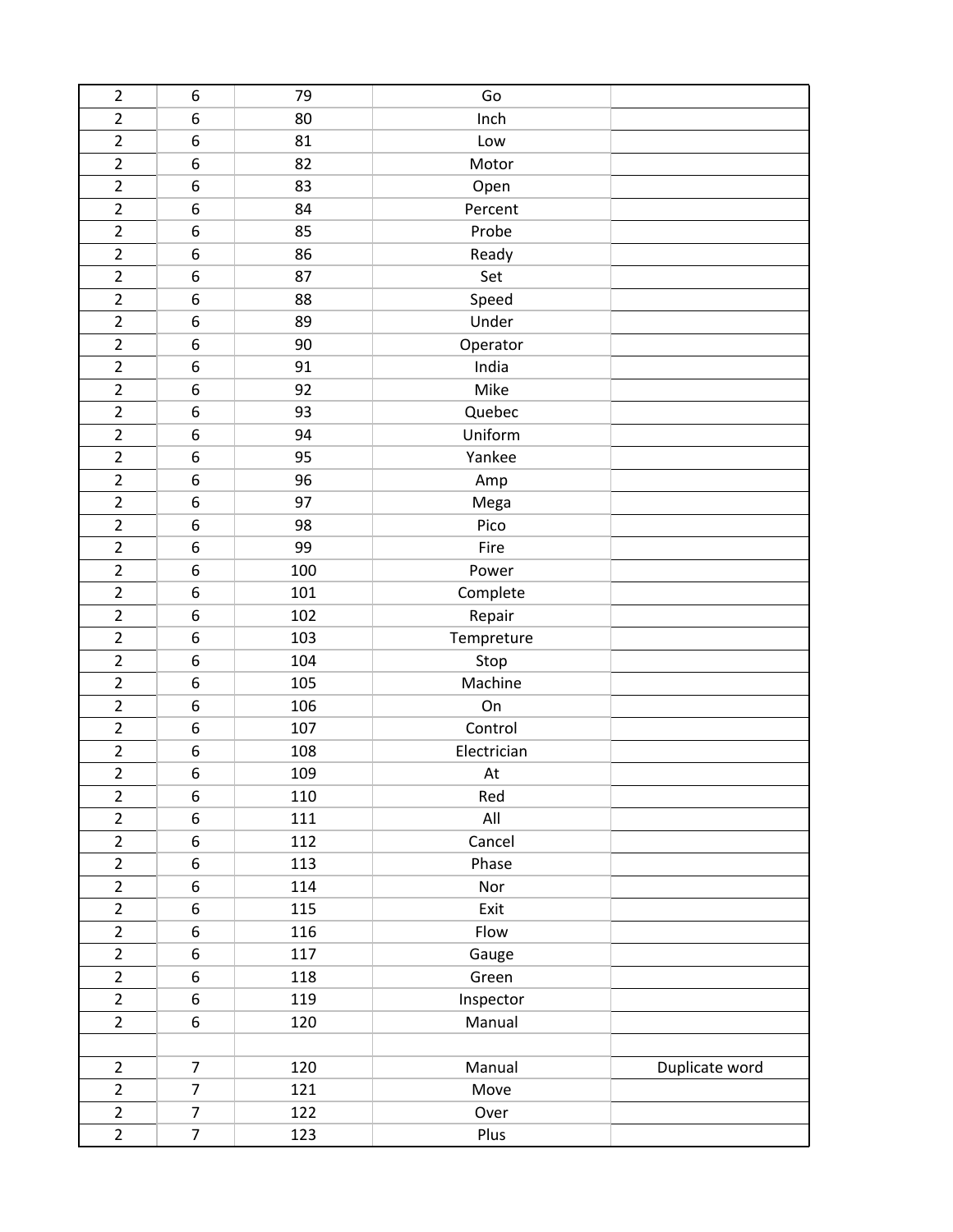| $\overline{2}$ | $\overline{7}$ | 124 | Pull          |  |
|----------------|----------------|-----|---------------|--|
| $\overline{2}$ | $\overline{7}$ | 125 | Repeat        |  |
| $\overline{2}$ | $\overline{7}$ | 126 | Shut          |  |
| $\overline{2}$ | $\overline{7}$ | 127 | Test          |  |
| $\overline{2}$ | $\overline{7}$ | 128 | Volts         |  |
| $\overline{2}$ | $\overline{7}$ | 129 | Gallons       |  |
| $\overline{2}$ | $\overline{7}$ | 130 | Juliet        |  |
| $\overline{2}$ | $\overline{7}$ | 131 | November      |  |
| $\overline{2}$ | $\overline{7}$ | 132 | Romeo         |  |
| $\overline{2}$ | $\overline{7}$ | 133 | Victor        |  |
| $\overline{2}$ | $\overline{7}$ | 134 | Zulu          |  |
| $\overline{2}$ | $\overline{7}$ | 135 | Hertz         |  |
| $\overline{2}$ | $\overline{7}$ | 136 | Micro         |  |
| $\overline{2}$ | $\overline{7}$ | 137 | Ohms          |  |
| $\overline{2}$ | $\overline{7}$ | 138 | Area          |  |
| $\overline{2}$ | $\overline{7}$ | 139 | Circuit       |  |
| $\overline{2}$ | $\overline{7}$ | 140 | Connect       |  |
| $\overline{2}$ | $\overline{7}$ | 141 | Seconds       |  |
| $\overline{2}$ | $\overline{7}$ | 142 | Unit          |  |
| $\overline{2}$ | $\overline{7}$ | 143 | Timer         |  |
| $\overline{2}$ | $\overline{7}$ | 144 | Up            |  |
| $\overline{2}$ | $\overline{7}$ | 145 | Is            |  |
| $\overline{2}$ | $\overline{7}$ | 146 | Alert         |  |
| $\overline{2}$ | $\overline{7}$ | 147 | Adjust        |  |
| $\overline{2}$ | $\overline{7}$ | 148 | Between       |  |
| $\overline{2}$ | $\overline{7}$ | 149 | Minutes       |  |
| $\overline{2}$ | $\overline{7}$ | 150 | <b>Button</b> |  |
| $\overline{2}$ | $\overline{7}$ | 151 | Clock         |  |
| $\overline{2}$ | $\overline{7}$ | 152 | Device        |  |
| $\overline{2}$ | $\overline{7}$ | 153 | East          |  |
| $\overline{2}$ | $\overline{7}$ | 154 | Fail          |  |
| $\overline{2}$ | $\overline{7}$ | 155 | Frequency     |  |
| $\overline{2}$ | $\overline{7}$ | 156 | Gate          |  |
| $\overline{2}$ | $\overline{7}$ | 157 | High          |  |
| $\overline{2}$ | $\overline{7}$ | 158 | Intruder      |  |
| $\overline{2}$ | $\overline{7}$ | 159 | Measure       |  |
| $\overline{2}$ | $\overline{7}$ | 160 | North         |  |
| $\overline{2}$ | $\overline{7}$ | 161 | Pass          |  |
| $\overline{2}$ | $\overline{7}$ | 162 | Position      |  |
| $\overline{2}$ | $\overline{7}$ | 163 | Push          |  |
| $\overline{2}$ | $\overline{7}$ | 164 | Write         |  |
| $\overline{2}$ | $\overline{7}$ | 165 | Slow          |  |
| $\overline{2}$ | $\overline{7}$ | 166 | Tool          |  |
| $\overline{2}$ | $\overline{7}$ | 167 | West          |  |
| $\overline{2}$ | $\overline{7}$ | 168 | Kilo          |  |
| $\overline{2}$ | $\overline{7}$ | 169 | Oscar         |  |
| $\overline{2}$ | $\overline{7}$ | 170 | Sierra        |  |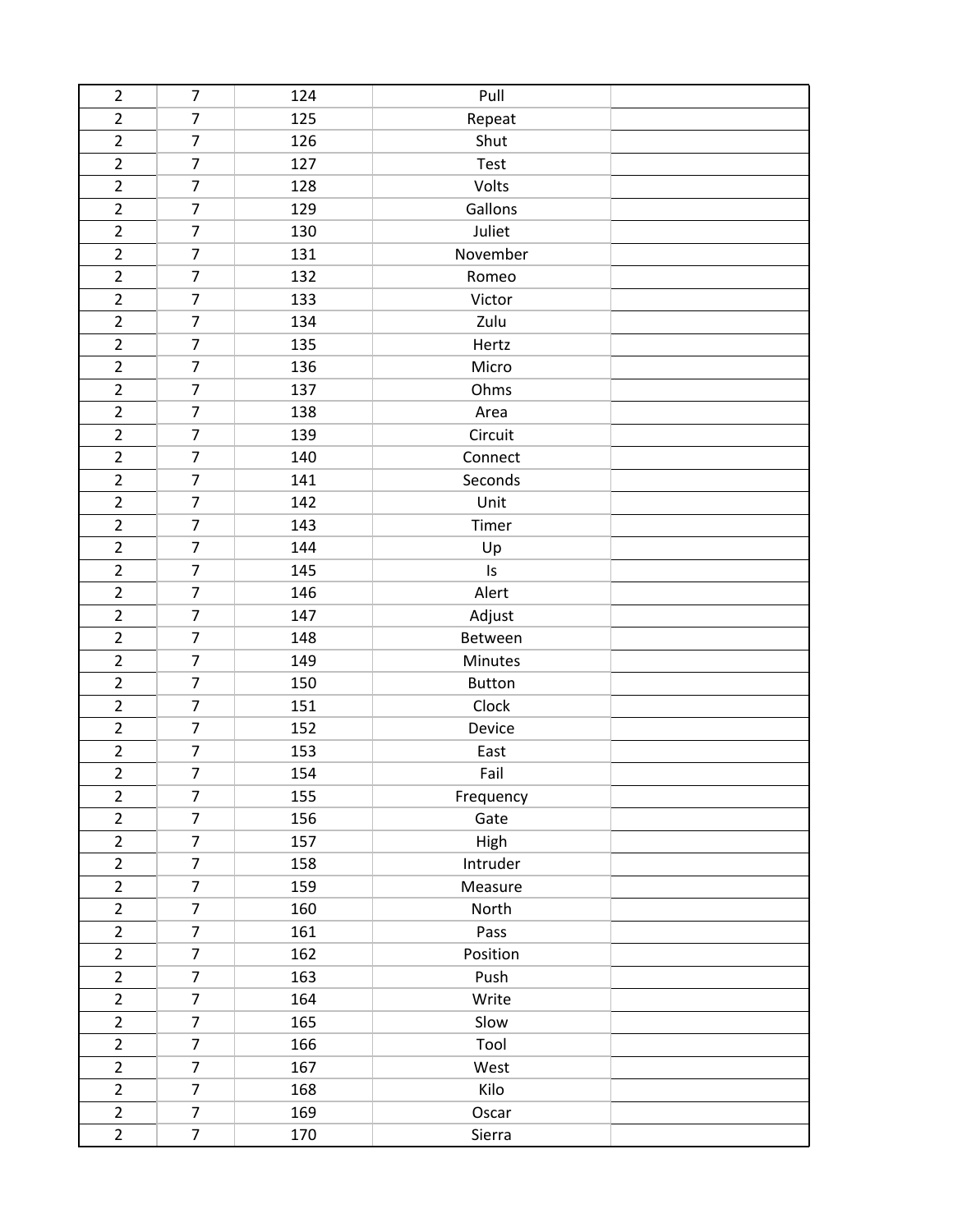| $\overline{2}$ | $\overline{7}$ | 171            | Whiskey      |                      |
|----------------|----------------|----------------|--------------|----------------------|
| $\overline{2}$ | $\overline{7}$ | 172            | And          |                      |
| $\overline{2}$ | $\overline{7}$ | 173            | Farad        |                      |
| $\overline{2}$ | $\overline{7}$ | 174            | Milli        |                      |
| $\overline{2}$ | $\overline{7}$ | 175            | Caution      |                      |
| $\overline{2}$ | 7              | 176            | Light        |                      |
| $\overline{2}$ | $\overline{7}$ | 177            | Check        |                      |
| $\overline{2}$ | $\overline{7}$ | 178            | Degrees      |                      |
| $\overline{2}$ | $\overline{7}$ | 179            | Service      |                      |
| $\overline{2}$ | $\overline{7}$ | 180            | Switch       |                      |
|                |                |                |              |                      |
| $\overline{2}$ | 8              | 180            | Switch       | Duplicate word       |
| $\overline{2}$ | 8              | 181            | Valve        |                      |
| $\overline{2}$ | 8              | 182            | Val          |                      |
| $\overline{2}$ | 8              | 183            | Number       |                      |
| $\overline{2}$ | 8              | 184            | Out          |                      |
| $\overline{2}$ | 8              | 185            | Point        |                      |
| $\overline{2}$ | 8              | 186            | <b>Break</b> |                      |
| $\overline{2}$ | 8              | 187            | Hours        |                      |
| $\overline{2}$ | 8              | 188            | Calibrate    |                      |
| $\overline{2}$ | 8              | 189            | Crane        |                      |
| $\overline{2}$ | 8              | 190            | Direction    |                      |
| $\overline{2}$ | 8              | 191            | Enter        |                      |
| $\overline{2}$ | 8              | 192            | Feet         |                      |
| $\overline{2}$ | 8              | 193            | From         |                      |
| $\overline{2}$ | 8              | 194            | Gap          |                      |
| $\overline{2}$ | 8              | 195            | Hold         |                      |
| $\overline{2}$ | 8              | 196            | Left         |                      |
| $\overline{2}$ | 8              | 197            | Mill         |                      |
| $\overline{2}$ | 8              | 198            | Of           |                      |
| $\overline{2}$ | 8              | 199            | Past         |                      |
| $\overline{2}$ | 8              | 200            | Press        |                      |
| $\overline{2}$ | 8              | 201            | Range        |                      |
| $\overline{2}$ | 8              | 202            | Safe         |                      |
| $\overline{2}$ | 8              | 203            | South        |                      |
| $\overline{2}$ | 8              | 204            | Turn         |                      |
| $\overline{2}$ | 8              | 205            | Yellow       |                      |
| $\overline{2}$ | 8              | $\pmb{0}$      | Zero         | Wrap-around of ROM 2 |
| $\overline{2}$ | 8              | $\mathbf{1}$   | Four         |                      |
| $\overline{2}$ | 8              | $\overline{2}$ | Eight        |                      |
| $\overline{2}$ | 8              | 3              | Two          |                      |
| $\overline{2}$ | 8              | $\overline{4}$ | Twenty       |                      |
| $\overline{2}$ | 8              | 5              | One          |                      |
| $\overline{2}$ | 8              | 6              | Five         |                      |
| $\overline{2}$ | 8              | $\overline{7}$ | Nine         |                      |
| $\overline{2}$ | 8              | 8              | Thir-        |                      |
| $\overline{2}$ | 8              | 9              | Hundred      |                      |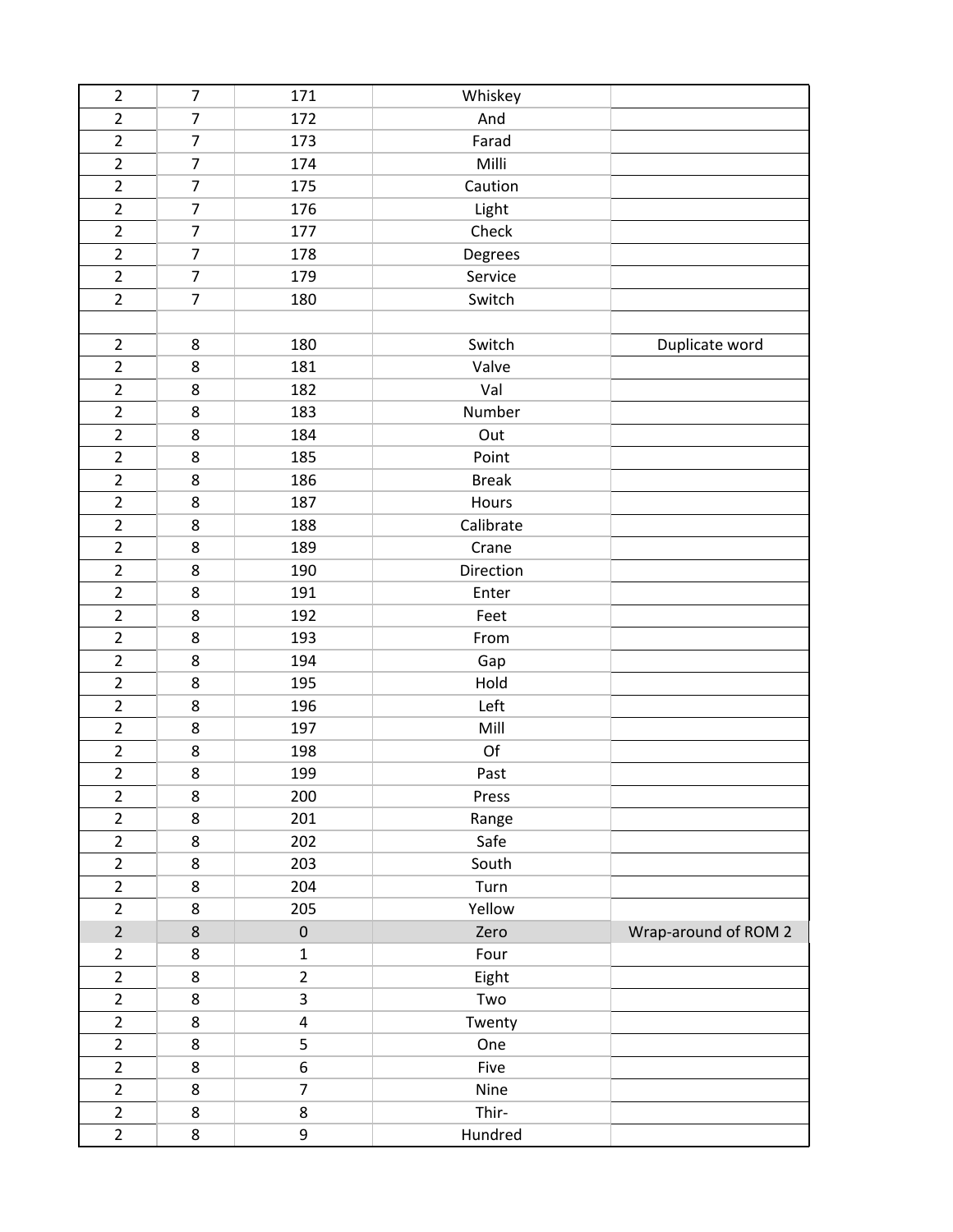| $\overline{2}$          | 8                | 10             | Two           |                    |
|-------------------------|------------------|----------------|---------------|--------------------|
| $\overline{2}$          | 8                | 11             | Six           |                    |
| $\overline{2}$          | 8                | 12             | Ten           |                    |
| $\overline{2}$          | 8                | 13             | Fif-          |                    |
| $\overline{2}$          | 8                | 14             | Thousand      |                    |
| $\overline{2}$          | 8                | 15             | Three         |                    |
| $\overline{2}$          | 8                | 16             | Seven         |                    |
| $\overline{2}$          | 8                | 17             | Eleven        |                    |
| $\overline{2}$          | 8                | 18             | Teen-         |                    |
| $\overline{2}$          | 8                | 19             | $\sf B$       |                    |
| $\overline{2}$          | 8                | 20             | F             |                    |
| $\overline{2}$          | 8                | 21             | J             |                    |
| $\overline{2}$          | 8                | 22             | ${\sf N}$     |                    |
| $\overline{2}$          | 8                | 23             | ${\sf R}$     |                    |
| $\overline{2}$          | 8                | 24             | $\sf V$       |                    |
| $\overline{2}$          | 8                | 25             | $\mathsf Z$   |                    |
| $\overline{2}$          | 8                | 26             | $\mathsf C$   |                    |
| $\overline{2}$          | 8                | 27             | G             |                    |
| $\overline{2}$          | 8                | 28             | К             |                    |
| $\overline{2}$          | 8                | 29             | $\mathsf O$   |                    |
| $\overline{2}$          | 8                | 30             | S             |                    |
| $\overline{2}$          | 8                | 31             | W             |                    |
| $\overline{2}$          | 8                | 32             | D             |                    |
| $\overline{2}$          | 8                | 33             | Н             |                    |
|                         |                  |                |               |                    |
|                         |                  |                |               |                    |
| $\overline{3}$          | 9                | $\pmb{0}$      | The           | Female Clock Voice |
| $\overline{\mathbf{3}}$ | $\boldsymbol{9}$ | $\mathbf 1$    | Time          |                    |
| $\mathbf{3}$            | $\boldsymbol{9}$ | $\overline{2}$ | $\mathsf{Is}$ |                    |
| $\overline{3}$          | 9                | 3              | A M           |                    |
| $\mathbf{3}$            | 9                | 4              | P M           |                    |
| 3                       | 9                | 5              | OH            |                    |
| $\mathbf{3}$            | 9                | 6              | O'CLOCK       |                    |
| 3                       | 9                | $\overline{7}$ | One           |                    |
| $\overline{\mathbf{3}}$ | 9                | 8              | Two           |                    |
| $\overline{3}$          | $\boldsymbol{9}$ | 9              | Three         |                    |
| $\mathbf{3}$            | $\boldsymbol{9}$ | 10             | Four          |                    |
| $\overline{\mathbf{3}}$ | 9                | 11             | Five          |                    |
| $\overline{3}$          | $\boldsymbol{9}$ | 12             | Six           |                    |
| $\overline{\mathbf{3}}$ | 9                | 13             | Seven         |                    |
| $\overline{\mathbf{3}}$ | 9                | 14             | Eight         |                    |
| $\mathbf{3}$            | 9                | 15             | Nine          |                    |
| $\overline{3}$          | 9                | 16             | Ten           |                    |
| $\overline{3}$          | 9                | 17             | Eleven        |                    |
| $\overline{3}$          | 9                | 18             | Twelve        |                    |
| $\overline{\mathbf{3}}$ | 9                | 19             | Thirteen      |                    |
| $\overline{\mathbf{3}}$ | 9                | 20             | Fourteen      |                    |